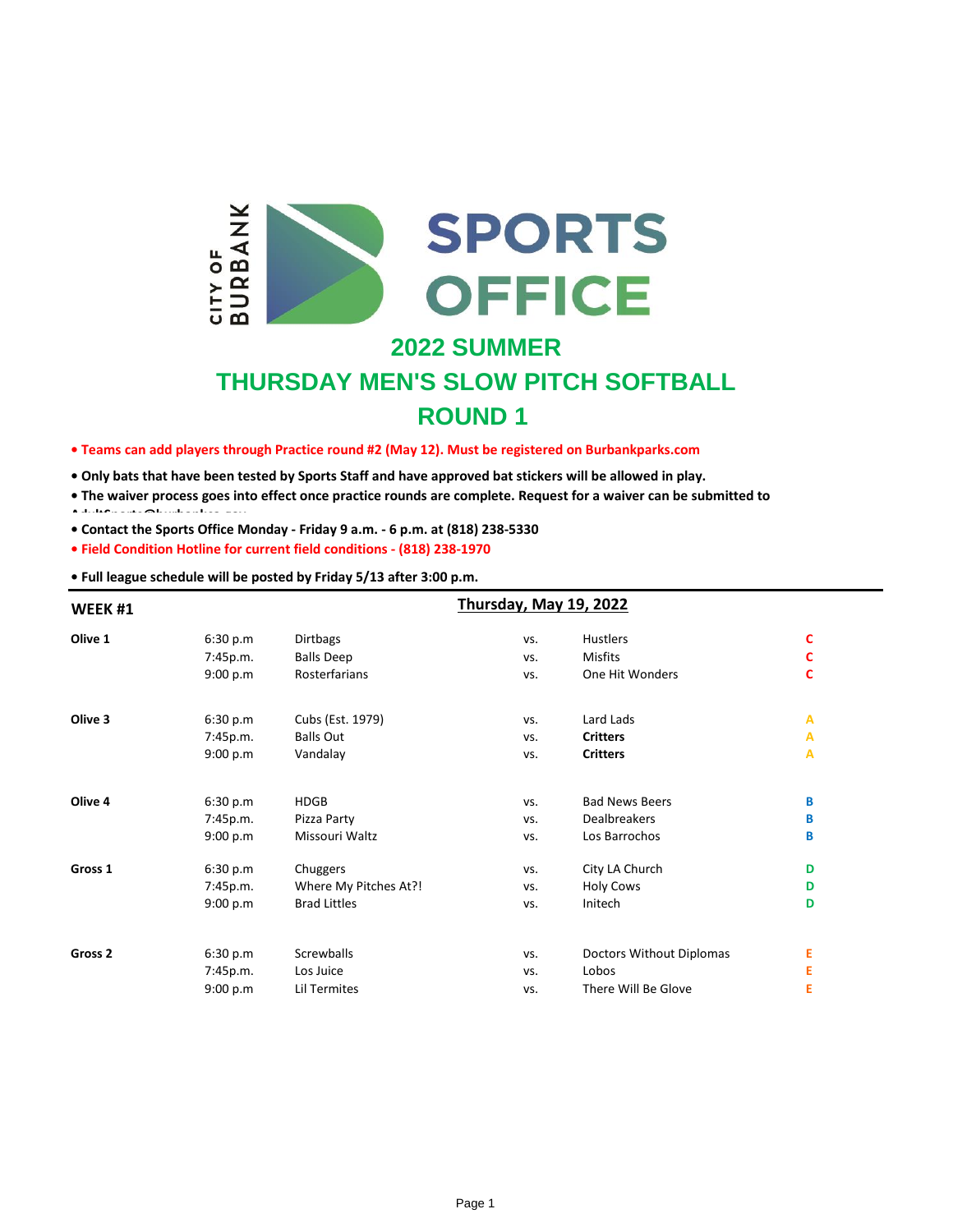## **WEEK #2 Thursday, May 26, 2022**

| Olive 1            | 6:30 p.m | Critters                 | VS. | Cubs (Est. 1979)    | Α |
|--------------------|----------|--------------------------|-----|---------------------|---|
|                    | 7:45p.m. | Vandalay                 | VS. | <b>Balls Out</b>    | Α |
|                    | 9:00 p.m | <b>Balls Out</b>         | VS. | Lard Lads           | Α |
| Olive 3            | 6:30 p.m | <b>Bad News Beers</b>    | VS. | Los Barrochos       | B |
|                    | 7:45p.m. | <b>Dealbreakers</b>      | VS. | <b>HDGB</b>         | B |
|                    | 9:00 p.m | Pizza Party              | VS. | Missouri Waltz      | B |
| Olive 4            | 6:30 p.m | <b>Dirtbags</b>          | VS. | <b>Balls Deep</b>   | c |
|                    | 7:45p.m. | <b>Hustlers</b>          | VS. | Rosterfarians       | c |
|                    | 9:00 p.m | One Hit Wonders          | VS. | <b>Misfits</b>      | C |
| Gross <sub>1</sub> | 6:30 p.m | <b>Holy Cows</b>         | VS. | Chuggers            | D |
|                    | 7:45p.m. | City LA Church           | VS. | Initech             | D |
|                    | 9:00 p.m | Where My Pitches At?!    | VS. | <b>Brad Littles</b> | D |
| Gross <sub>2</sub> | 6:30 p.m | Screwballs               | VS. | Lil Termites        | Ε |
|                    | 7:45p.m. | Doctors Without Diplomas | VS. | Los Juice           | Ε |
|                    | 9:00 p.m | Lobos                    | VS. | There Will Be Glove | Ε |

## **WEEK #3 Thursday, June 2, 2022**

| <b>Dealbreakers</b><br>Missouri Waltz<br>7:45p.m.<br>VS.                         | B |
|----------------------------------------------------------------------------------|---|
|                                                                                  |   |
| <b>Bad News Beers</b><br>9:00 p.m<br>Pizza Party<br>VS.                          | B |
| Olive 3<br>Doctors Without Diplomas<br>Lil Termites<br>6:30 p.m<br>VS.           | Е |
| There Will Be Glove<br>7:45p.m.<br>Los Juice<br>VS.                              | E |
| Screwballs<br>9:00 p.m<br>Lobos<br>VS.                                           | Ε |
| Olive 4<br>Lard Lads<br>Cubs<br>6:30 p.m<br>VS.                                  | A |
| <b>Lard Lads</b><br>7:45p.m.<br>Vandalay<br>VS.                                  | A |
| <b>Balls Out</b><br>9:00 p.m<br>Critters<br>VS.                                  | A |
| Gross 1<br><b>Hustlers</b><br><b>Balls Deep</b><br>6:30 p.m<br>VS.               | c |
| One Hit Wonders<br><b>Dirtbags</b><br>7:45p.m.<br>VS.                            | c |
| Rosterfarians<br>Misfits<br>9:00 p.m<br>VS.                                      | C |
| Gross <sub>2</sub><br>City LA Church<br>Where My Pitches At?!<br>6:30 p.m<br>VS. | D |
| Initech<br>7:45p.m.<br>Chuggers<br>VS.                                           | D |
| <b>Brad Littles</b><br><b>Holy Cows</b><br>9:00 p.m<br>VS.                       | D |